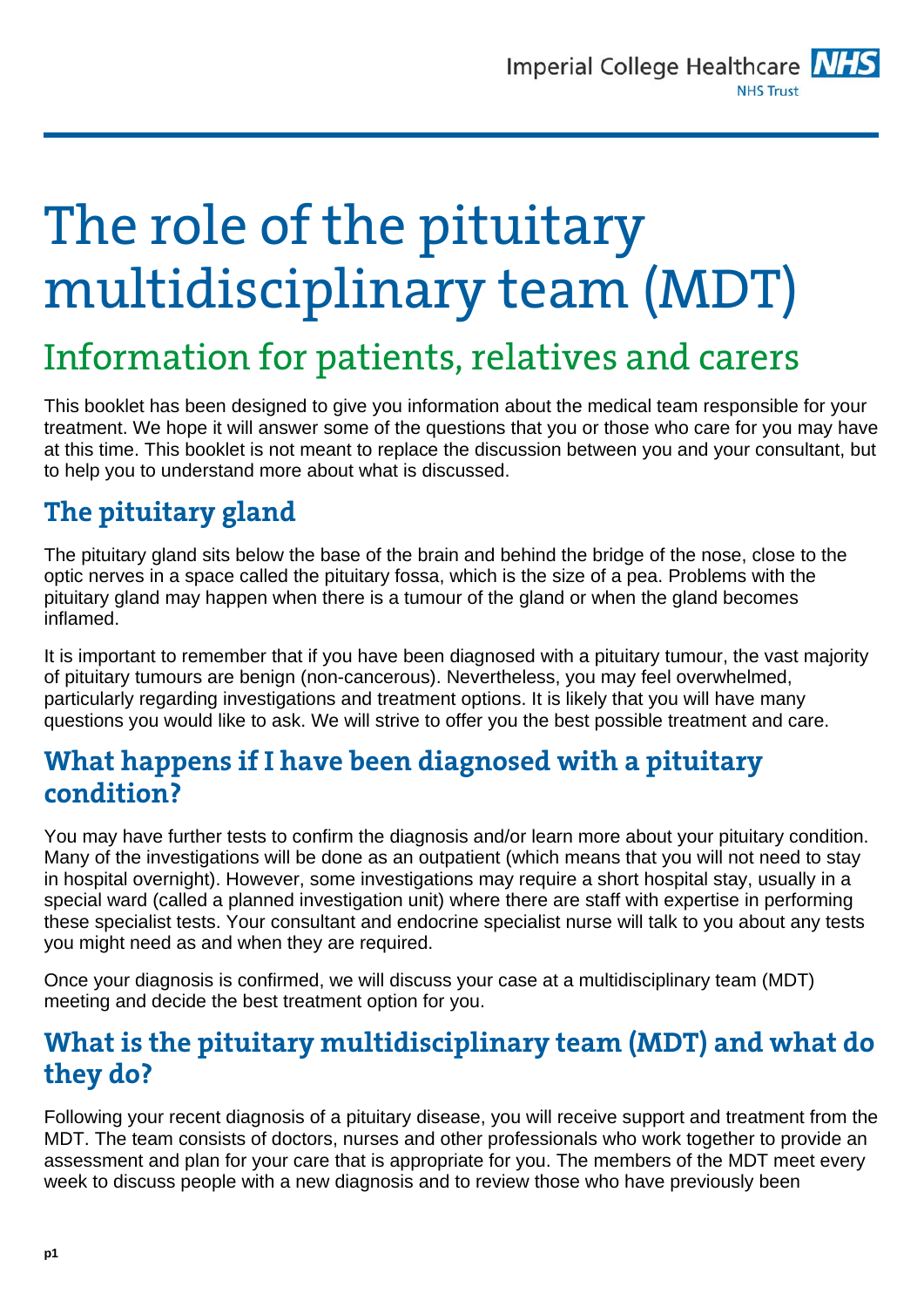diagnosed with a pituitary disease. The aim of the meetings is to decide on the appropriate treatment plan for each individual

Due to the nature of your disease, there may be a number of investigations and treatment options available and more than one specialist is likely to be involved in your care. It is essential that everyone involved in the assessment and planning of your care can share their expertise and understanding about your case, even though you will not personally meet all the members of this team

Your consultant and the medical team will discuss any decisions with you and your family in the clinic at the next visit and will answer any questions you have on the benefits and risks of your treatment options. Your GP will also be sent a summary of your agreed treatment plan. If you would like a copy of this please let your consultant know.

The MDT is made up of the following key professionals who care for patients with pituitary disease:

#### **Endocrinologist**

Endocrinologists are specially trained doctors in disease that affect glands. A gland is a group of cells which produce a chemical messenger released in the body called a hormone. Hormones control lots of processes in our bodies, including how we use and store energy, the volume of fluid and the levels of salts and sugar in the blood. The pituitary gland is sometimes called the 'master gland' because it produces some very important hormones that control all the other glands in the body. Depending on the type of pituitary disease you have, the pituitary gland can make too much or too little of certain hormones.

#### **Pituitary surgeon**

A pituitary surgeon is a neurosurgeon (a surgeon who is a specialist in operating on the nervous system) who has further expertise in performing operations on the pituitary gland. Depending on the size of the pituitary tumour and the type of hormone it is producing, you may require an operation to remove it.

#### **Neuroradiologist**

A radiologist is a doctor who is an expert in interpreting scans and X-rays. Neuroradiologists have further expertise in interpreting scans and X-rays done on the brain and nervous system which includes the pituitary gland. The best way to look at a pituitary tumour or other pituitary diseases is to perform a pituitary scan called an MRI scan (magnetic resonance imaging). This is a scan that uses magnetism to build up a picture of the organs inside the body. It is completely painless, rather noisy and involves lying still on a bed in a long tube for a short period.

#### **Histopathologist**

This is a specialist doctor who uses a microscope to examine the cells of the pituitary tissue that were removed during an operation. He/she can detect features of cell structure which reveal disease. He/she will then write a report for doctors that give details of the findings.

#### **Radiotherapist and clinical oncologist**

A radiotherapist is a doctor who specialises in treating tumours and cancers with radiation. In the UK, radiotherapists who are also specialists in using chemotherapy and other drug treatments for cancer are called clinical oncologists. Although pituitary tumours are not usually cancerous, sometimes radiotherapy (high energy X-ray treatment) is needed to reduce the growth of the tumour.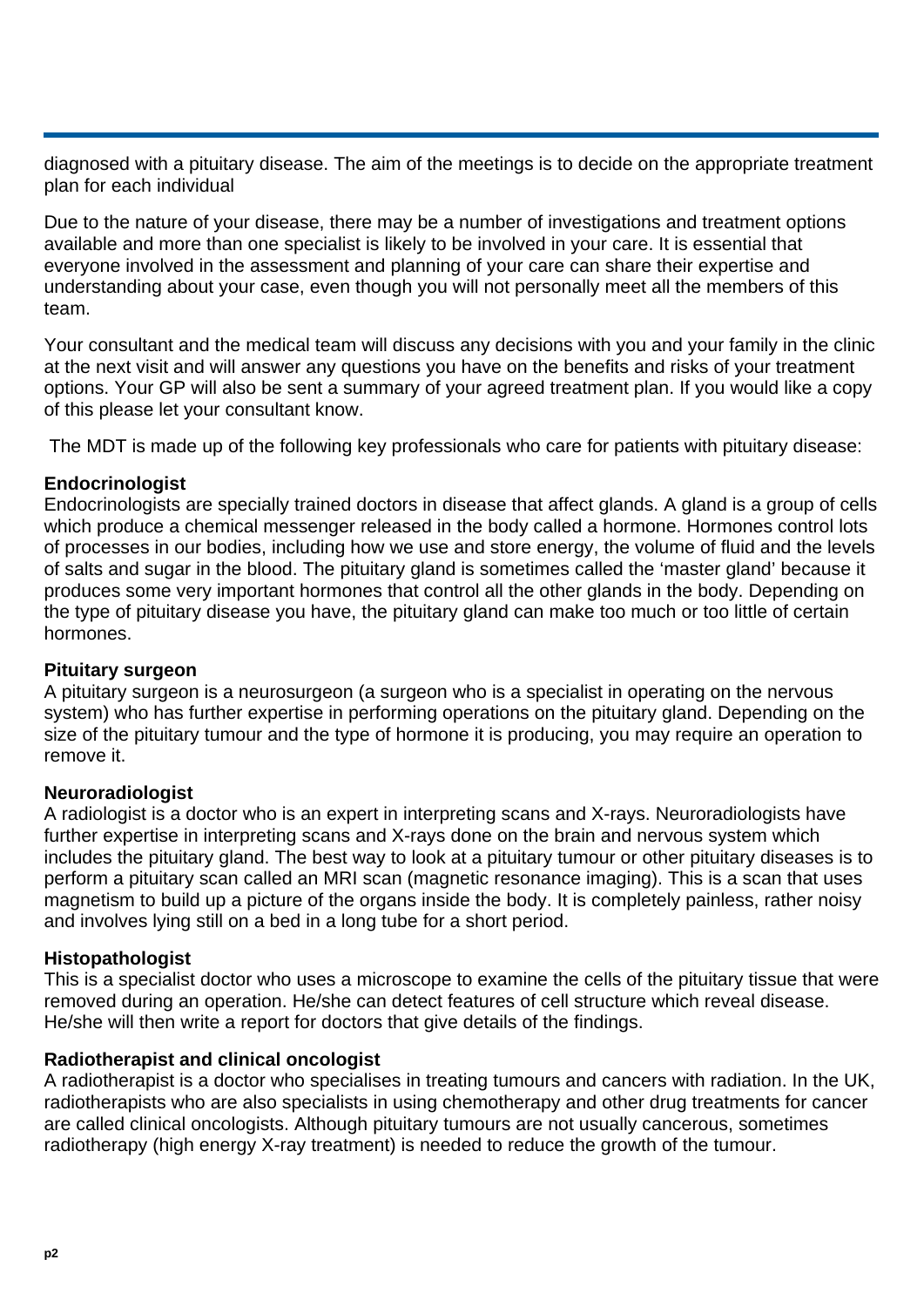#### **Endocrine specialist nurse**

The endocrine specialist nurse is available if you need information and advice about your condition and treatments and to help if you are having difficulties with other things such as taking time from work for your appointments.

#### **MDT coordinator**

The MDT coordinator provides administrative support and prepares information for the weekly multidisciplinary team meetings.

#### **Keyworker**

The keyworker acts as a point of contact for you and your family throughout your treatment providing help and advice where needed. For pituitary disease, this is usually the endocrine specialist nurse or your named consultant endocrinologist. He/she will be very familiar with your case to coordinate your care. He/she will also plan your assessments and investigations, and ensure that findings from those investigations and care plans are communicated to other healthcare professionals involved in your care.

### **What type of treatment will I receive?**

Depending on the type of your disease, the team may offer you one or a combination of the following treatments:

- Medication this can be a tablet or injection to lower your hormone levels if they are too high. In some cases, you may not be producing enough of certain hormones. If this is the case, these will be replaced by taking medication
- Surgery
- Radiotherapy

Your doctor or endocrine specialist nurse will provide you with the written information about the above treatment options.

### **Do I have to accept the treatment plan?**

No. This is your decision and we need your consent before any treatment is started. It is, however, the treatment which the specialists think would be most appropriate for you. Other options will be discussed with you and we will give you time to consider these further before you make a final decision.

### **Where will I have my treatment?**

You will have your treatment at one of the following three sites: Charing Cross, St Mary's or Hammersmith hospitals. Your consultant will inform you which hospital you will have your treatment at. We will also provide you with a map and explain exactly where it is that you need to go. Your outpatient appointments will be scheduled between Monday and Friday.

#### **Please remember to bring any medications you are taking with you to all your visits.**

If you would like to reschedule your appointment or have any queries regarding the appointment dates, please contact the outpatient booking centre at Charing Cross Hospital on 020 3313 5000.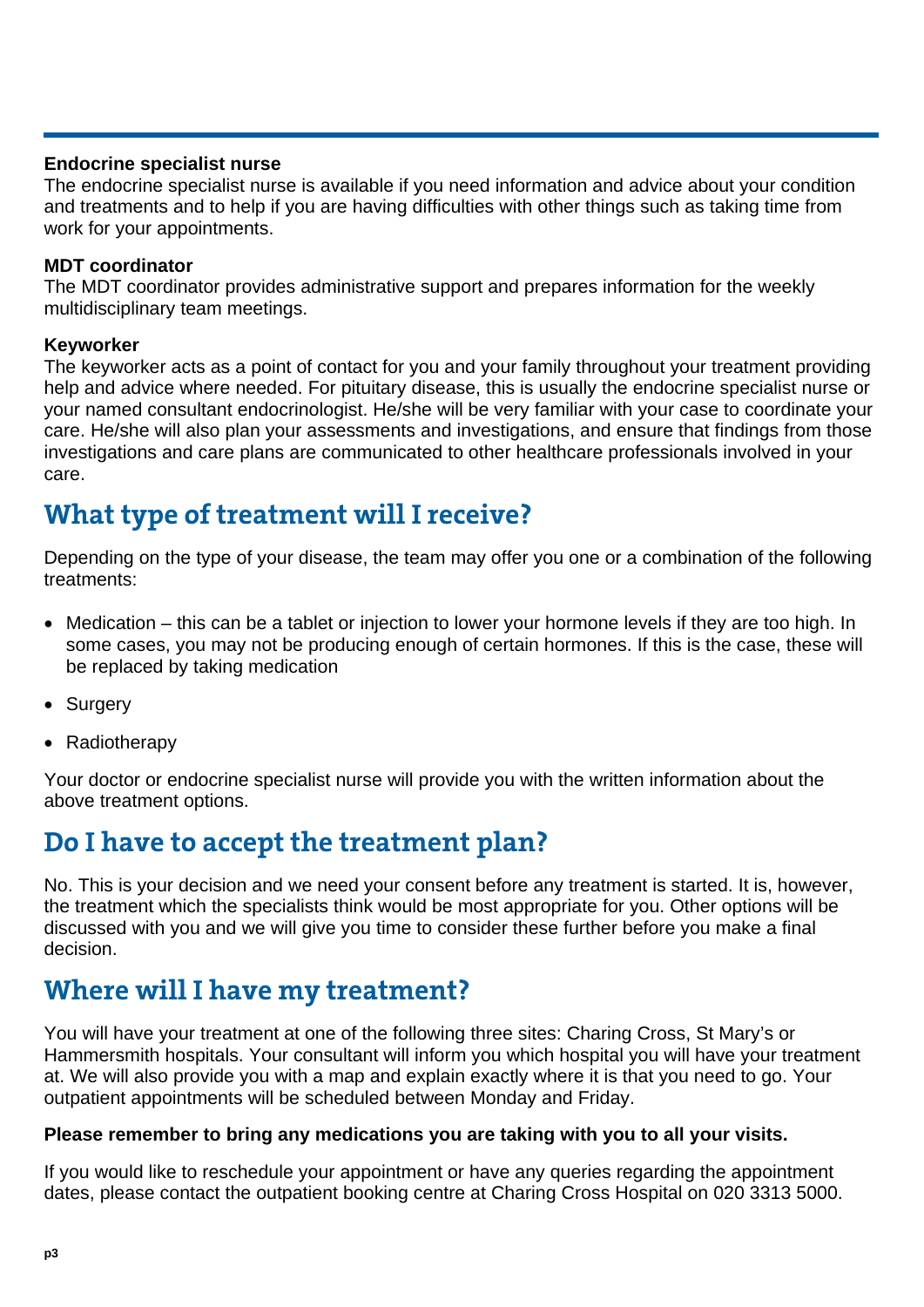### **Can I bring someone with me to my outpatient appointments?**

Yes. It might be reassuring to have a relative or a friend with you.

### **What if I have more questions?**

You are welcome to ask any questions you may have about your treatment or care at any time. You may find it useful to keep a notebook handy to write down questions as you think of them. The team will be happy to try to answer any of your queries.

### **Who will be looking after me?**

| Other team members involved in your care: |
|-------------------------------------------|
|                                           |
|                                           |
|                                           |
|                                           |
|                                           |

### **Notes and questions**

Please use the space below to write down any questions that you would like to ask, or to make notes.

……………………………………………………………………………………………………………………... ……………………………………………………………………………………………………………………... ……………………………………………………………………………………………………………………... ……………………………………………………………………………………………...................................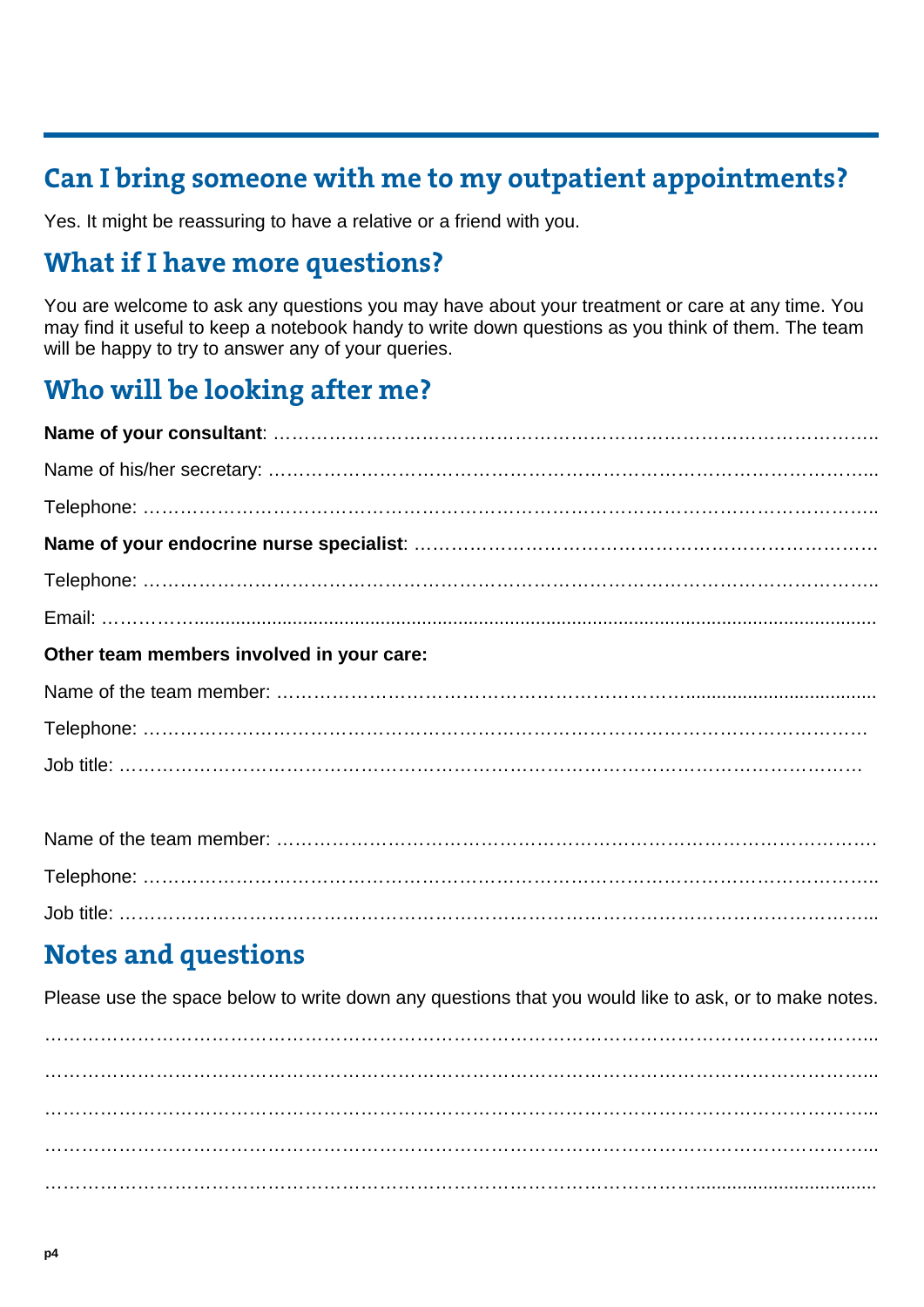### **Useful contact numbers**

**Please do not hesitate to contact your doctor, endocrine nurse specialist or key worker if you have any concerns about your situation, or if you have any questions about information in this leaflet.** 

If you are calling out of hours, please leave a message on the answerphone and a team member will get back to you as soon as possible. **In an emergency, please contact your own GP.** 

| <b>Switchboard:</b> Charing Cross Hospital 020 3311 1234 |                                        |
|----------------------------------------------------------|----------------------------------------|
| Hammersmith Hospital                                     | 020 3313 1000                          |
| St Mary's Hospital                                       | 020 3312 6666                          |
| <b>Endocrine team secretary:</b>                         | 020 3311 1065 (Charing Cross Hospital) |
|                                                          | 020 3313 4823 (Hammersmith Hospital)   |

**Information for patients and healthcare professionals** (including downloadable information leaflets)**:** 

www.imperialendo.com

#### **National support group**

The Pituitary Foundation PO Box 1944 Bristol BS99 2UB [www.pituitary.org.uk](http://www.pituitary.org.uk/)

Administration line: 0845 450 0376

Fax: 0117 933 0910

Support and information helpline**:** 0845 450 0375 (Monday to Friday, between 09.00 and 17.00).

Endocrine nurse helpline: 0845 450 0377 (Monday evenings from 17.30 to 21.30 and Thursday mornings from 09.00 to 13.00)